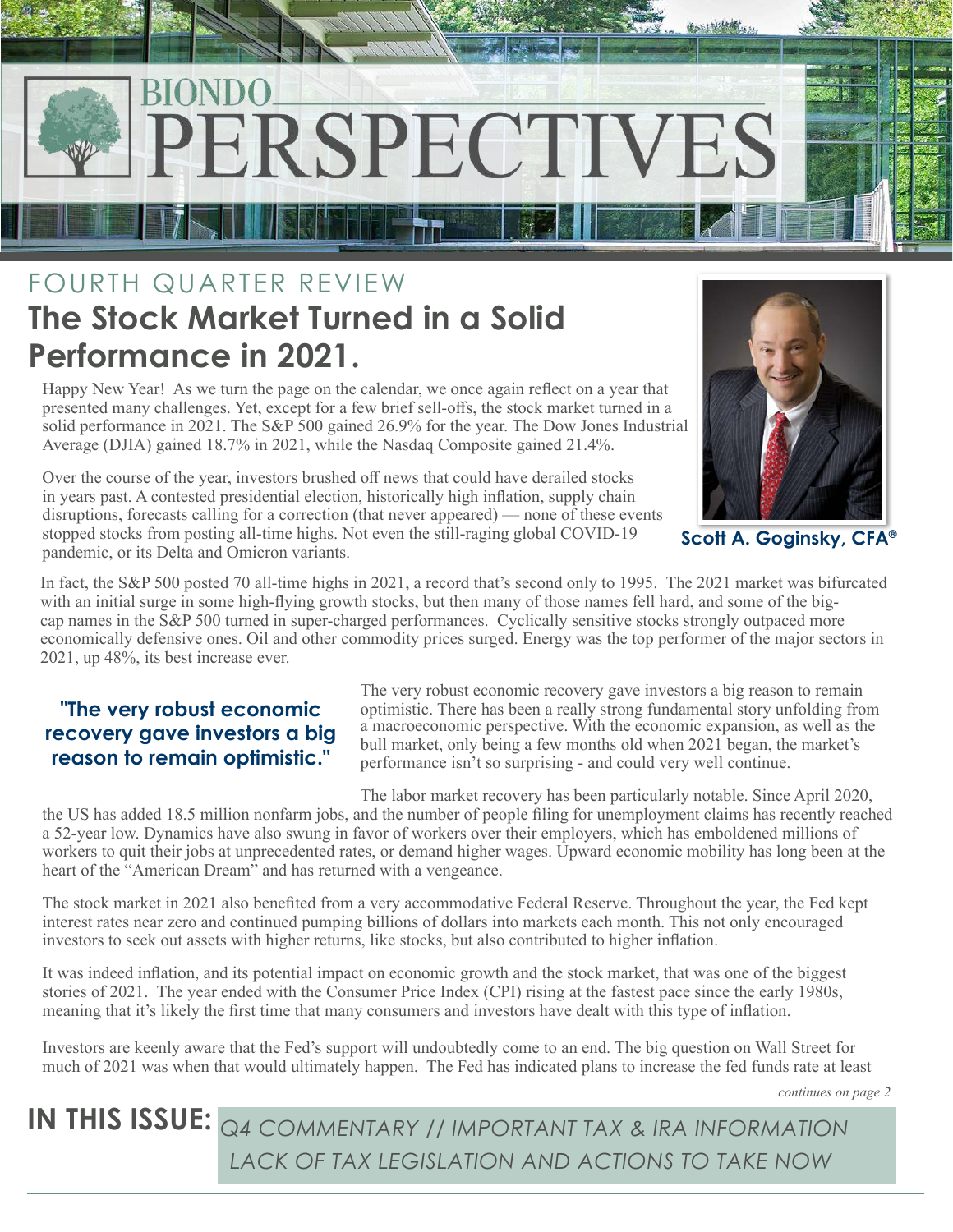

### PERSPECTIVES



### **"Many different arguments can be made for value outperforming growth going forward, but the simplest may also be the most valid – a cyclical reversion to the mean."**

three times in the new year to temper inflation. This could happen as early as March, and would be the Fed's first rate hike since 2018.

As the Fed eases up its support, investors will once again focus more on whether the fundamentals that drive stock prices—the pace of economic growth and corporate earnings—can support another year of double-digit gains.

From our perspective as portfolio managers, we are focused on whether a major shift in sentiment is occurring. Particularly, whether growth stocks will finally take a back seat to more value names. As we write, a major selloff has been in play, with growth stocks in the crosshairs. The NASDAQ, which is predominately made up of high-growth tech stocks, has started the year with a significant decline. The "Santa Claus" rally, that saw tech stocks rally the last few days of 2021, has quickly reversed itself to start 2022.

This rotation out of higher valuation growth stocks began late in the third quarter of 2021, and persisted through the fourth quarter. Much of this was driven by a compression in valuation as interest rates rose, the Fed signaling a much tougher stance on its accommodative policies for 2022, and market participants' fears of higher inflation, which further impacts interest rates.

From a technical analysis perspective, we have seen the relative performance of value improve dramatically relative to growth. This is evident when comparing the relative performance of certain sectors – such as regional banks (value) versus technology software (growth) or in analyzing the Russell 1000 Value Index relative to the Russell 1000 Growth Index. While this relative outperformance began in

September of 2020, it accelerated during the fourth quarter of 2021 and appears to be persistent.

Many different arguments can be made for value outperforming growth going forward, but the simplest may also be the most valid – a cyclical reversion to the mean. Growth has outperformed value over the last 10 years or so, during this unprecedented run of ultra-low interest rates. The biggest headwind to value's performance has been the Fed's Quantitative Easing and falling interest rates, but during periods of rising rates, value generally has outperformed. When rising inflation expectations are added to the mix, the signal for value outperformance is more compelling.

A few sectors have been showing a positive relative trend. Energy, Basic Materials, Transports, and some Financials, in particular, have been trending positive. These are all cyclical groups, and also have general positive exposure to reflationary trends. Inflation, incidentally, in isolation, is not a bad word. The real risk to markets is too much inflation hurting consumer confidence, or producing fear of uncontained inflation. This is not necessarily what markets seem to be pricing. If markets were worried about either of the above, defensive sectors and/or growth stocks would be leading. Instead, we are seeing cyclicals lead.

As always, it is important to consider these factors over the long term. Market dynamics, such as a major sector rotation, don't happen overnight. They produce many ups and downs and false starts. The expectations of a first interest rate cut during a tightening cycle usually creates waves, but don't often indicate a discernible trend.

Given the current backdrop, there is no better time to review your goals, revisit your future expectations and evaluate your overall asset allocation and risk tolerance. We strongly encourage you to take advantage of all the capabilities that our firm brings to bear, which will help you to live with increased financial confidence.

Please feel free to reach out to us to review your personal situation, so we can ensure that we have built your portfolio to accommodate your various needs, and address any concerns that you may have. We appreciate the opportunity to serve you, and appreciate the trust and confidence that you have placed in our firm.

Swotifle

**Scott A. Goginsky, CFA®** *Partner, Research Analyst, Portfolio Manager*

Sources: Index returns – Forbes, Bloomberg; Sector performance – CNBC; Labor market, CPI – Forbes; Growth vs. value – JP Morgan

The information set forth regarding investments was obtained from sources that we believe reliable but we do not guarantee its accuracy or completeness. Neither the information nor opinion expressed constitutes a solicitation by us of the purchase or sale of any securities. Past performance does not guarantee future results.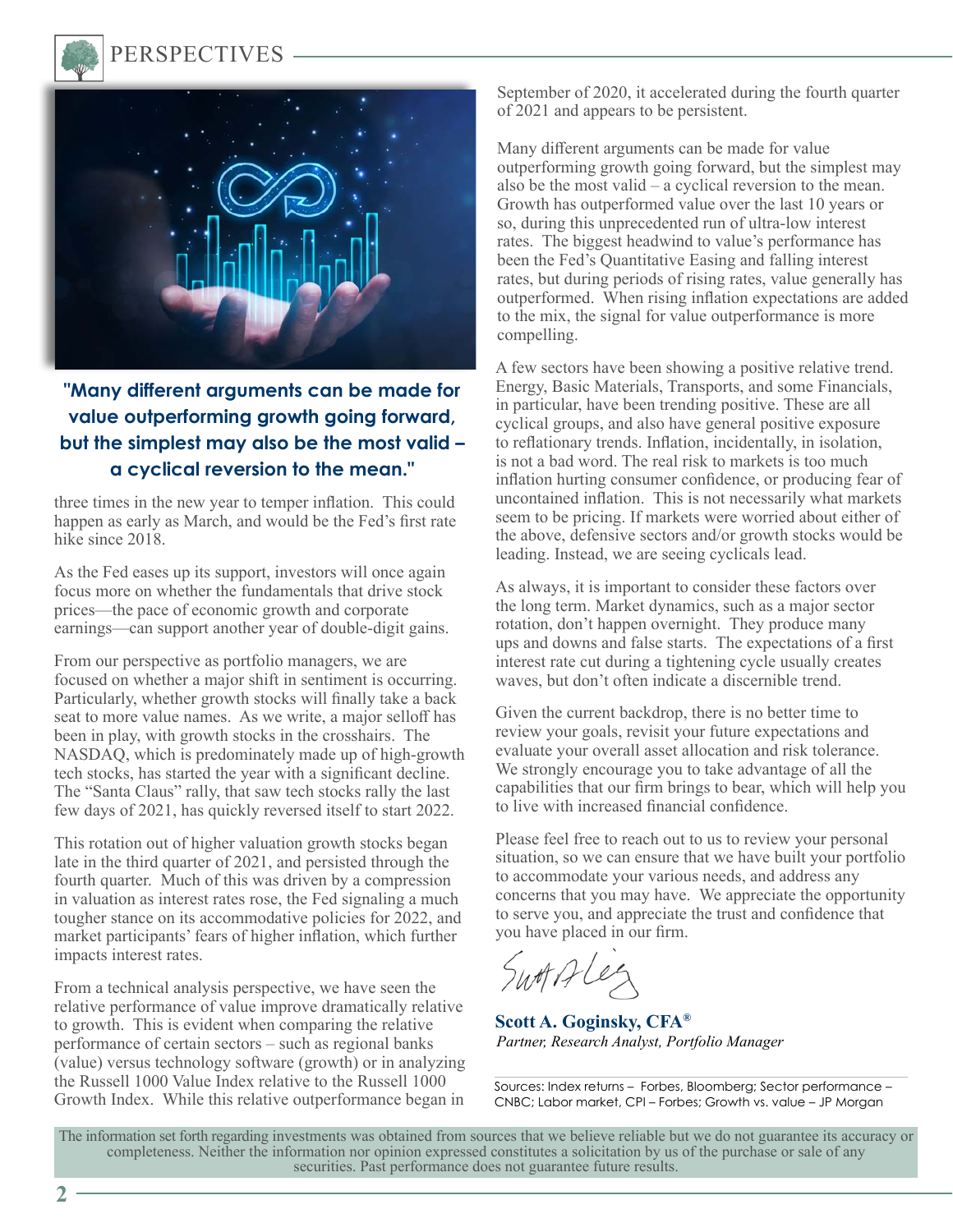# **Important Tax Filing and IRA Contribution Dates**

The 2021 federal income tax filing, payment and IRA contribution deadline is Monday, April 18, 2022.

## **2021 and 2022 Contribution Information\***

|                                | 2021                                           | 2022                                        |                    |
|--------------------------------|------------------------------------------------|---------------------------------------------|--------------------|
|                                |                                                |                                             | Age $50+$          |
| <b>Traditional or Roth IRA</b> | \$6,000                                        | \$6,000                                     | Additional \$1,000 |
| <b>SIMPLE IRA</b>              | \$13,500                                       | \$14,000                                    | Additional \$3,000 |
| <b>SEP IRA</b>                 | lesser of $25%$ of<br>compensation or \$58,000 | lesser of $25%$<br>compensation or \$61,000 |                    |

\*Some restrictions and limitations may apply; we recommend you review your particular situation with your tax preparer.

As long as you are still working, there is no age limit to be able to contribute to a Traditional IRA. The Secure Act, signed into law on December 20, 2019, removed the age limit in which an individual can contribute to an IRA. The top age prior to the law was 701/2.

## **How to Capitalize on Lawmakers Inability to Pass New Tax Laws**

It wasn't too long ago the advisor community was scrambling to address what many intelligent advisors thought was imminent sweeping tax legislation.

I remember internal discussions with the advisor team here, evaluating ways to plan for potential increases to the capital gains tax and the potential estate tax exemption getting cut in half. The concern was justified because of a political shake up in the House of Representatives, the Senate and the White House. We were bracing for a short order, substantial change to the tax code we have grown accustomed to navigating.



**"It is time to accelerate action because the lack of policy change has extended what, for some, will be a once in a lifetime opportunity to build and preserve wealth."**

Surprisingly though, the biggest tax story to date has been what hasn't happened.

No billionaires tax, no change in the top income tax bracket, no increase in the capital gains tax rates, and no decrease to the lifetime estate tax exemption. The only changes thus far in the tax laws have gone the complete opposite direction of what everyone was expecting!

In fact, the estate tax exemption increased for 2022. With the latest increase for inflation, individuals can now gift a whopping \$12.06 million without paying a dime in tax. For married couples filing a joint return, the exemption is \$24.12 million.<sup>1</sup> This is the highest estate tax exemption amount there has ever been.

The long-term capital gains tax rate is still just 15% for married taxpayers filing a joint return, all the way up to \$517,200 of taxable income in 2022.<sup>2</sup>

Contrary to what was anticipated just one year ago, stock market performance in addition to the lack of tax change has created arguably one of the most favorable times in history for wealthy households.

That being said, it's not time to sit back and delay taking action. It is time to accelerate action because the lack of policy change has extended what, for some, will be a once in a lifetime opportunity to build and preserve wealth.